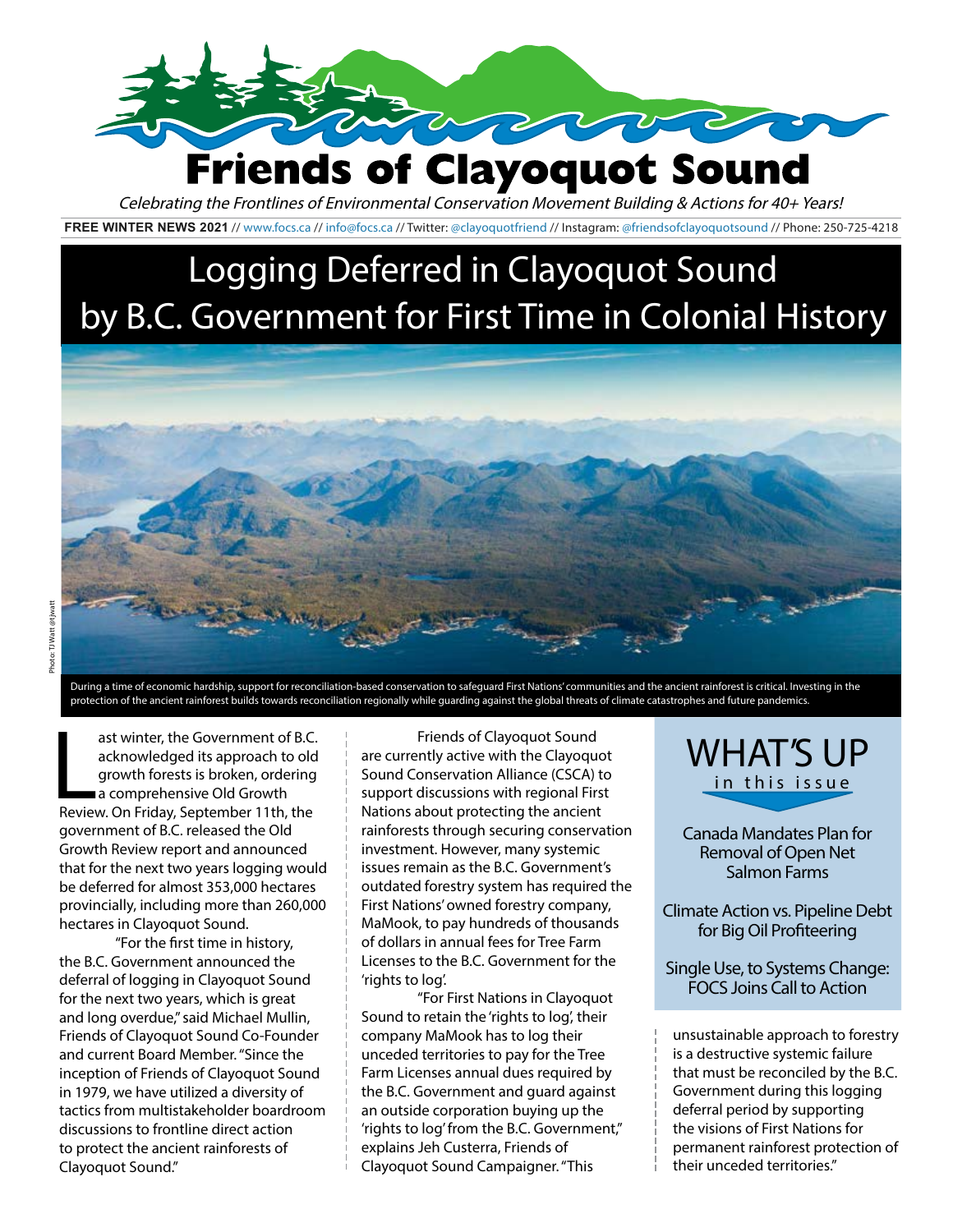### "No Logging My Nation's Territory": A personal reflection.



In August, Friends of Clayoquot Sound accompanied BC EcoNews to show solidarity with grassroots forest defenders from across Vancouver Island and amplify their message stopping Teal Jones Group from blasting logging roads into the unlogged headwaters of the Fairy Creek watershed in recent months. See the video on YouTube.

By Stephenie Charleson

ome is where the heart is.<br>
Home is where we come from,<br>
where our families come from.<br>
Home is where we have a<br>
connection. I have a strong connection Home is where we come from, where our families come from. Home is where we have a to my home in Hesquiaht territory.

We have pressure on us to log in our territory, part of a business from years ago when they would clearcut our territory. Our coasts have seen slides and destruction to salmon habitats -- ocean side and streams and creeks, lakes -- the horrible effects of logging already done in the area. It will take the rest of my life to do the repair work. I am doing it so my children will see the importance of our territory.

Why should we log more? More destruction to our coasts - pristine ecosystems, beautiful ancient rainforests, seafood that is no more, salmon habitat, polluted freshwater -- our children's future! I see all the logging trucks loaded with ancient trees and it breaks my heart to see our lands in the area being stripped. It looks like a moonscape out there. Let's not let this happen in our Hesquiaht territory again. I say: "NO TO LOGGING!"

Our families have protected and cared for these areas for centuries, lived off the land, only taking what we need, not for greed. Money for our resources only goes so far, lasts so long. We can never replace the pristine old growth that they want to take out of our territory along streams and creeks. Our grandchildren will never know what it was like if we let the logging company go in there and take what they want. Our streams and creeks will suffer more unrepairable damage that will take the rest of our lives to repair and rebuild.

I know because I have walked our streams and creeks, lakes, coastlines, our territory. Our forests are medicine. Our territories are medicine and knowledge. We need to share more knowledge with our children so they are connected to the area. Our elders and those before us held the knowledge, protected and lived off

the land. It is still our job to carry on the responsibility of protecting and sharing the knowledge of our people and where we come from. Not to rob and strip our territory of its resources for little profit.

I will continue to do the work in our Hesquiaht territory. I will fight to protect our territory. It is important to me and my family. Our trees are our breath. Our streams are my life. Water is life. One heartbeat, it is all connected. There are other ways to bring more economic opportunities to the community. We have to work on that. Focus on other ways and ideas. Tourism. New clean energy. Restoration.

Nuuchahnulth territory. All stolen land. Our Chiefs territory. Our resources. Our knowledge. Our history. Lets change the future. Protect what is ours. All that is left. Let's take back our land. For our future, our children, our grandchildren. "NO LOGGING IN HESQUIAT FIRST NATIONS TERRITORY!"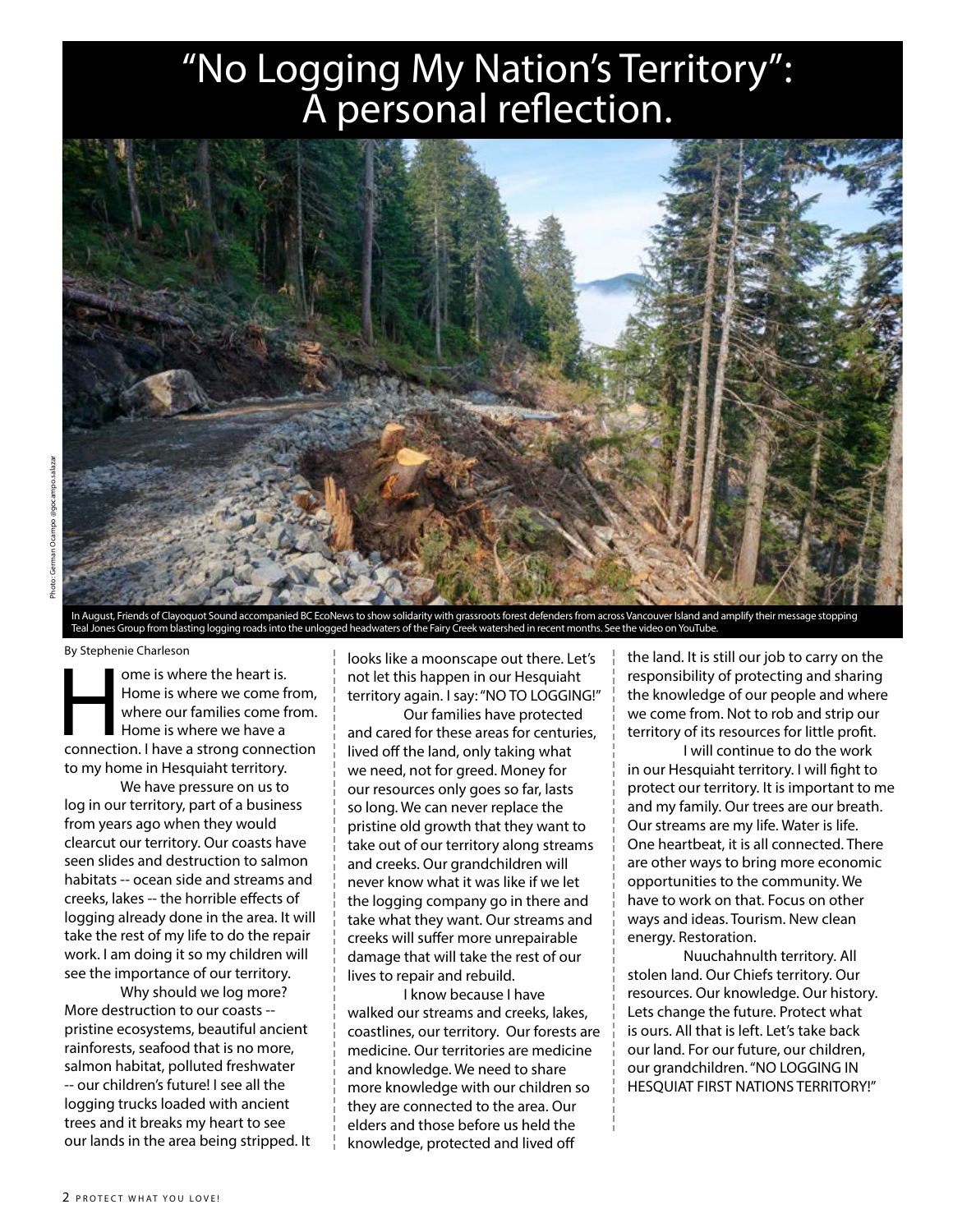# Cohen Deadline Passes for Removal of 18 Salmon Farms



The Nuuchahnulth Salmon Alliance led a wild salmon solidarity flotilla on Saturday, September 26 in the Tofino/Nachiks harbour. Here Tsimka Martin speaks to the flotilla about the September 30, 2020 deadline for recommendations from the Cohen commission to be implemented.

Independent biologists have proven<br>the risk posed by salmon farms<br>impacts migrating wild salmon. In<br>2020, axreas where salmon farms<br>exceeded the Department of Fisheries ndependent biologists have proven the risk posed by salmon farms impacts migrating wild salmon. In 2020, axreas where salmon farms and Oceans' (DFO) sea lice limits include Clayoquot Sound (72% infected), Nootka Sound (87% infected) and Discovery

Islands (94% infected). Sea lice outbreaks on salmon farms this spring resulted in unnatural infestations on outmigrating smolts,

- particularly in the Discovery Islands: 99% of sockeye salmon were infected with an
- average of 9 lice per fish;

90% of pink and chum salmon were infected with an average of 5 lice per fish. Infestations at these levels are

lethal and no regulatory or therapeutic measure employed by the Department of Fisheries and Oceans (DFO) or the salmon farming industry have been effective to control sea lice. This is not

surprising as no salmon farming region in the world has been able to control sea lice. No other salmon farming region in the world still has commercially viable stocks of wild salmonids, either.

The Canadian government already promised to act upon the recommendations of the 2012 Cohen Commission of Inquiry into the Decline of Sockeye Salmon in the Fraser River. One of the recommendations of the Cohen Commission outlined the removal of 18 salmon farms in the Discovery Islands by Sept 30 2020. The \$30 million dollar Cohen inquiry also recommended that the Department of Fisheries and Oceans resolve the conflict of interest of DFO's current mandate of managing wild salmon conservation while simultaneously promoting and regulating the salmon farming industry.

## Canada Mandates Plan for Removal of Open Net Salmon Farms

total of 101 B.C. First Nations,<br>
tourism operators, and<br>
commercial and sport fishing<br>
groups have united in a show<br>
of solidarity to demand the federal tourism operators, and commercial and sport fishing groups have united in a show government take immediate action on the collapse of Fraser River salmon stocks by ordering the removal of open-net fish farms near Campbell River.

The Liberal Party's campaign platform said a re-elected Trudeau government "will work with the province [B.C.] to develop a responsible plan to transition from open net pen salmon farming in coastal waters to closed containment systems by 2025." But when Prime Minister Justin Trudeau issued mandate letters for his ministers to the new Fisheries Minister Bernadette Jordan, all mention of closed containment systems had

vanished, leaving the phrasing open to interpretation.

This summer in Clayoquot Sound, Cermaq introduced an experimental Semi-Closed Cage System for salmon farming that the Norwegian

corporation intends to operate at Millar Channel. Does the removal of the "closed containment" phrasing in the Fisheries Minister's mandate letter from Prime Minister Trudeau signal a move to semiclosed containment for the salmon farming industry?

Have your say about the future of salmon farming in Canada through DFO's consultation online: https://www.dfo-mpo.gc.ca/ aquaculture/act-loi/index-eng.html



Many of the speakers at the recent wild salmon flotilla including Tsimka Martin, Gisele Martin, Skookum John, and FOCS organizer German Ocampo highlighted the fact<br>that the same impacts and sickness from salmon farming on wild salmon exist here in the<br>Tla-o-qui-aht and Ahousaht lands and waters, known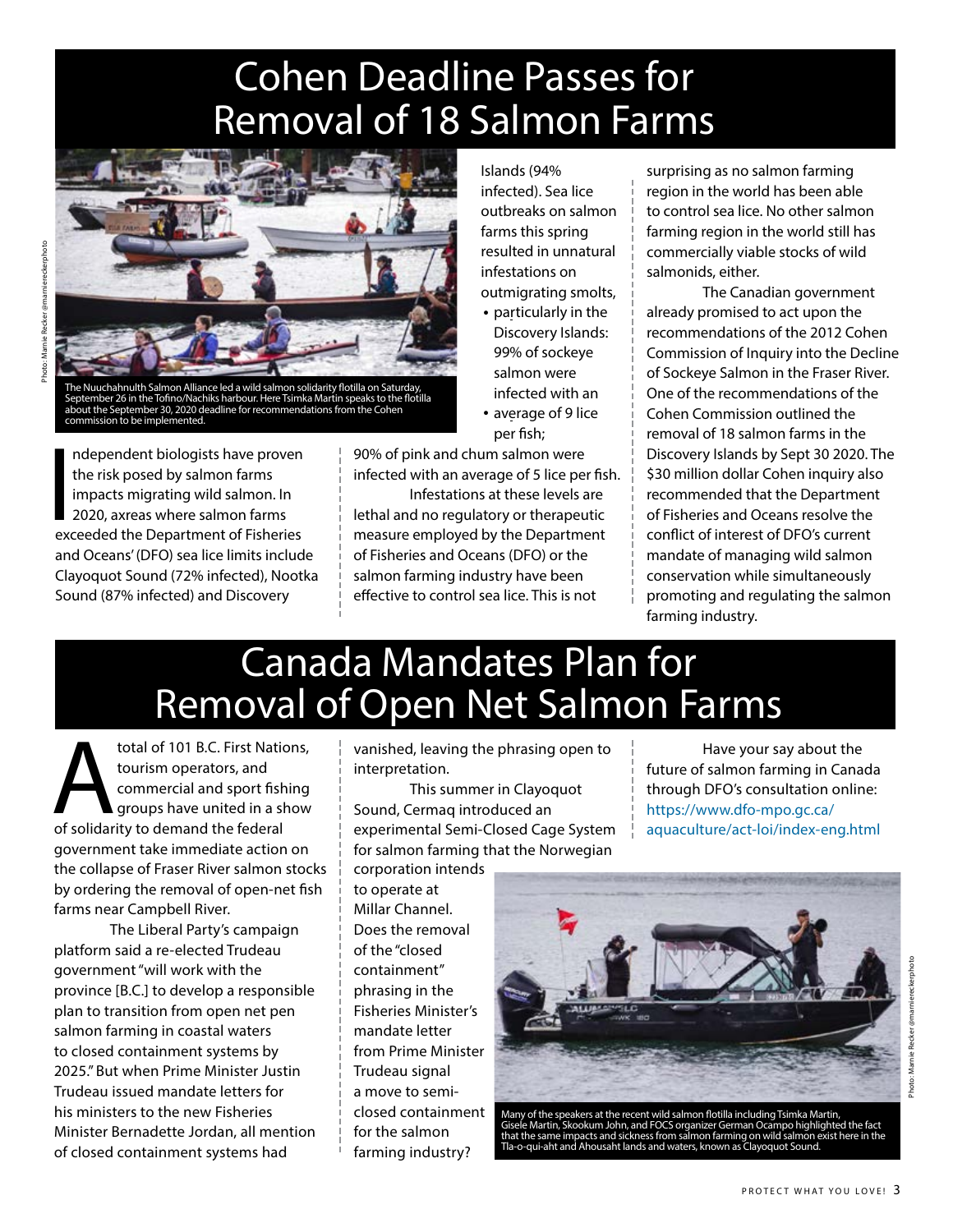## Climate Action vs. Pipeline Debt for Big Oil Profiteering



At the gates of Kinder Morgan's oil tank farm in Burnaby unceded Coast Salish territories. Friends of Clayoquot Sound oppose the<br>construction of fossil fuel pipelines as humanity is only at the beginning of the climate eme

 $\frac{1}{2}$ n November, the Government of Canada's Environment and Climate Change Minister Jonathan Wilkinson tabled Bill C-12 -- a new legislation that would force current and future

federal governments to set binding climate targets to get Canada to net-zero carbon emissions by 2050. In addition to public participation and assessment, the bill would require the Minister of

Finance to prepare an annual report about key measures taken to manage the Government's financial risks and opportunities related to climate change.

Just two weeks following this announcement, the Canada Energy Regulator reported that the Government owned Trans Mountain (TMX) tar sands pipeline, and the Government approved Keystone XL tar sands pipeline, would be unnecessary liabilities if climate emissions reduction are required in Canada. Tar sands oil is amongst the most carbon intensive oil on Earth. Despite initially being told the investment would be a \$2 billion loan, taxpayers will now be paying \$17 billion to own the TMX pipeline. Taxpayers cannot afford for the Government of Canada to subsidize Big Oil profiteering for a doomed industry at the expense of our collective future.

# Global Green New Deal vs. Extractivist Capitalism

uthors Arundhati Roy and<br>
Naomi Klein took part in a<br>
virtual conversation to help<br>
Deal project to foster internationalism Naomi Klein took part in a virtual conversation to help launch a Global Green New and visualize possibilities for a new and better world for people and the planet.

"The violence of a capitalist system is rooted in an extractivist logic that treats the Earth itself, individual places, and entire groups of people as disposable -- a logic of endless extraction... that really cherishes nothing and no one," said Klein.

Before the virus struck, the effect of climate catastrophe and obscene inequality meant that millions were already living in multiple crises. Now, as the pandemic wreaks an untold impact, we know that it is those who are most vulnerable—whether from their inability to access healthcare, or because of their economic precarity—who bear the heaviest burden.

Roy notes that justice based movements are challenging "the world to redefine the meaning of progress, to redefine the meaning of civilization, to redefine the meaning of happiness. Do you really need to treat the Earth like a resource in order to call yourself civilized?"

Our only recourse is to amplify the calls for justice ringing from every corner of the globe. The time to build the future we deserve is now, and international solidarity is the tool we need to begin its construction. A Global Green New Deal for People and Planet can help us move from crisis to justice.

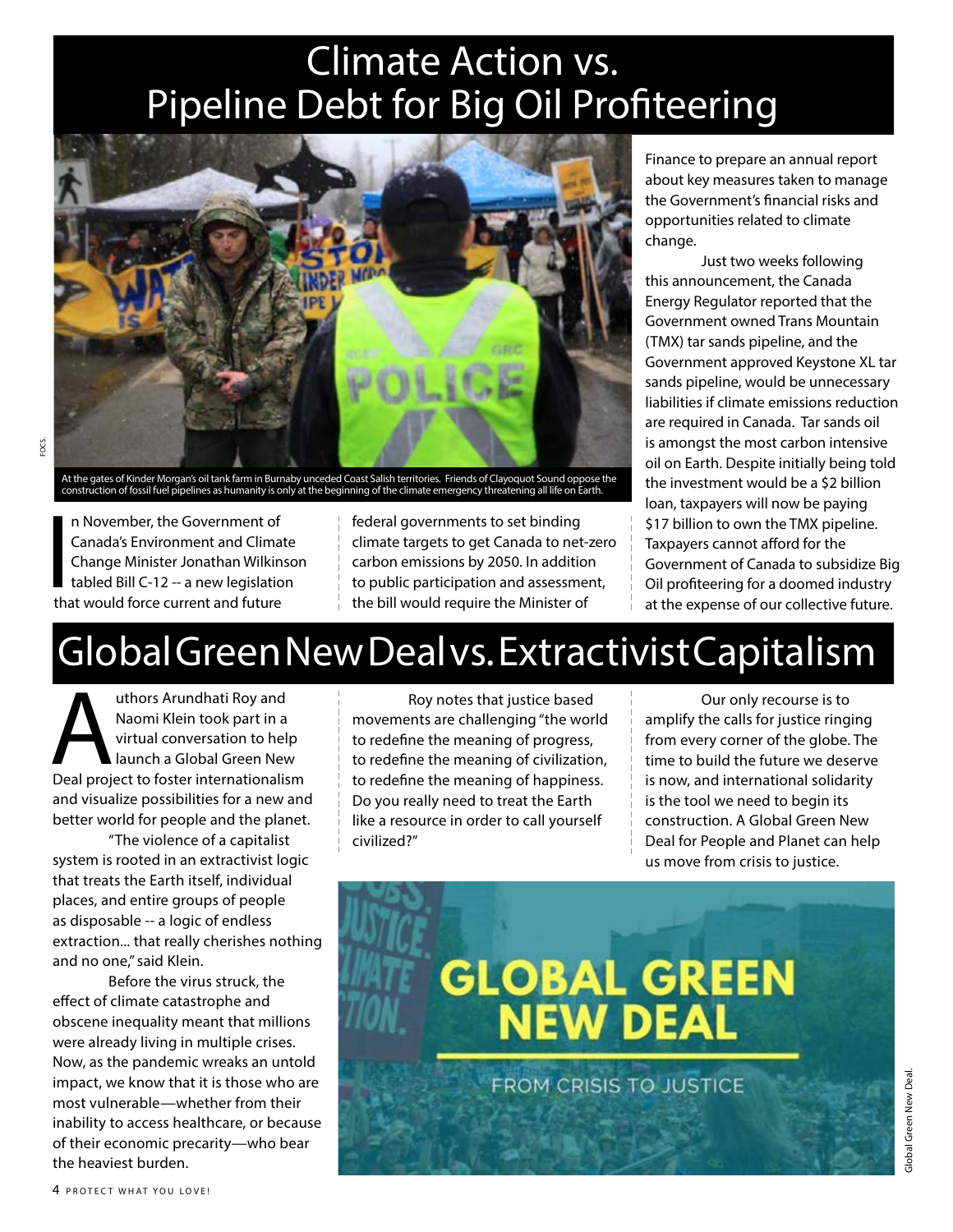# Understanding Systemic Racism through the History of Policing in Canada



The RCMP's tactical invasion of Unist'ot'en Camp in 2020 forcibly removed Wet'suwet'en people in ceremony outside their Healing Centre to make way for the Coastal GasLink pipeline. One of the latest examples showing how little has changed.

anada's first prime minister,<br>
John A. Macdonald, created<br>
what is known today as the<br>
Royal Canadian Mounted Pol<br>
(RCMP). His model was the Royal Irish John A. Macdonald, created what is known today as the Royal Canadian Mounted Police Constabulary, a paramilitary force the British created to keep the Irish under control. Police in Canada were established to serve the interests of colonial expansion and colonial rule.

"The RCMP is a racist institution. What we're seeing aren't decisions from a random, bad apple. This is decision making within the institution, tracing back hundreds of years…"

- Elizabeth May Historically, the RCMP acted as the

enforcement arm of for the Government of Canada's relationship to Indigenous people responsible for:

- Forcing Indigenous people off their land and onto reserves;
- Enforcing Canada's Indian Act policy, • including the Reserve Pass System that controlled who could go off-reserve as

well as the criminalization of those who participated in ceremonies such as Potlatching and the Sun Dance;

- Removing Indigenous children from their families and forcing them into abusive residential schools to "take the Indian out of the child";
- Facilitating the apprehension of • children during the Sixties scoop.

The RCMP's history is fraught with military-style campaigns against Indigenous people protecting their homeland. Some of these police operations which used lethal force took place at Red River, Batoche, Cut Knife, Oka, Gustafsen Lake, and Ipperwash. In 2020, even when there is still no consent from entire Indigenous Nations, the RCMP intervene in land conflicts on behalf of corporations profiteering from extraction of what the market deems capital -- trees, fish, oil, gas, and minerals.

### How Defunding The Police Can Create Healthier Communities

#### Learn more @ defundthepolice.org

Econtribute & detailed interpretent polls, only<br>
15% of Canadians believe<br>
that the RCMP does not have<br>
a problem with systemic<br>
racism. Indigenous peoples account for 15% of Canadians believe that the RCMP does not have a problem with systemic approximately 5% of the population in Canada, yet -- as the Globe and Mail found -- over a 10-year period, more than 36% of RCMP killings involved Indigenous people. The need for change is felt locally by the recent killing of 26-year-old Chantel Moore of the Tia-oqui-aht First Nation, who was shot five times during a wellness check by police in Edmundston, N.B.

Indigenous men account for 30% of federal inmates incarcerated and Indigenous women account for 42%. Experts note that poverty, socioeconomic status, abuse, violence, housing, mental health,

access to healthcare, education, and environmental health are key social determinants. A holistic approach to health centers social justice as a unifying solution.

"When people are in crisis, we know that what they need is care, not confrontation with an armed

officer. We know that the threat of violence exacerbates distress. We know that care should take the form of de-escalation, crisis counseling, and connection to resources." - Doctors For Defunding the Police

The RCMP's Gross Spending for 2019-2020 equals \$5.1 billion, with 60% spent on Indigenous policing. Meanwhile, the Canadian Medical Association Journal estimates a \$3.1 billion annual funding

gap for mental health services. Re-allocating taxpayer funds from increased policing, militarization, criminalization, and incarceration to clean water, housing, and health services could help to create more livable, healthy, and caring communities.

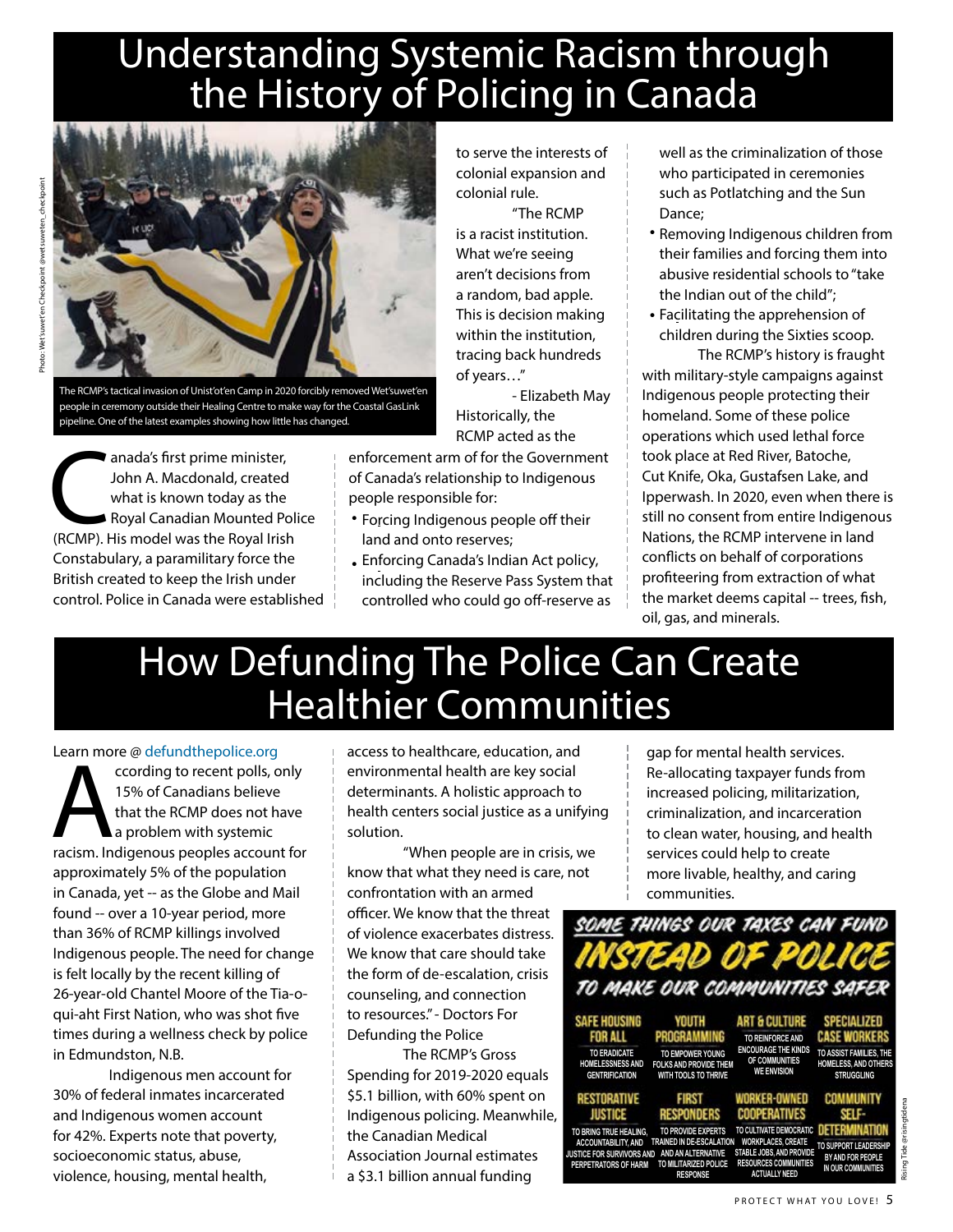# Pebble Mine Construction Denied in U.S. as Engineers Face Discipline in Canada



Friends of Clayoquot helped curate a screening of Mark Titus' latest film "The Wild" as part of our Clayoquot Salmon Festival collaboration with Salmon Nation's Festival of What Works. As panelists, we spoke to the importance of stopping the Pebble Mine alongside Lindsay Layland -- of the United Tribes of Bristol Bay, Anna Hoover -- a Unangan filmmaker, Linda Behnken -- founder of the Alaska Sustainable Fisheries Trust, and former Alaska Senate President Rick Halford.

In November, the U.S. Army Corps<br>
Engineers denied the Pebble Mino<br>
permit to proceed with construction<br>
near Bristol Bay, Alaska. Friends of<br>
Clayoquot Sound raise our hands in n November, the U.S. Army Corps of Engineers denied the Pebble Mine's permit to proceed with construction near Bristol Bay, Alaska. Friends of

solidarity to the Yupik; Dena'ina and Aleutian People -- and all residents of Bristol Bay who have fought for 3 decades to keep Pebble's toxic low-grade-sulphur mine out of the

headwaters of their life-giving salmon rivers! Yes!!!

FOCS continue in our effort to uphold the mining bans of the Ahousaht and Tla-o-qui-aht Nations to prevent mining by Imperial Metals in Clayoquot Sound. Imperial Metals is the Canadian mining corporation responsible for the Mount Polley Mine tailings pond disaster which flooded 25 billion litres of toxic tailings into the Fraser River watershed in Secwepemc Territory in 2014. Imperial Metals' engineers have been bidding to design and build the tailings pond for the Pebble Mine at Bristol Bay which would destroy beautiful salmon runs. Meanwhile three engineers hired by Imperial Metals faced charges of professional misconduct from the Engineering and Geoscientists of British Columbia. Imperial Metals or executives are yet to be charged or fined for the Mount Polley Mine tailings pond disaster.

# Clayoquot Salmon Festival Partners with Salmon Nation for 2020 Festival of What Works

almon play an integral role in constal livelihoods, cultures, and constal livelihoods, cultures, and expected the expreciation of salmon expreciation of salmon expreciation of salmon expressions on the west coast.<br>
And the almon play an integral role in coastal livelihoods, cultures, and ecosystems on the west coast. And they lead incredible lives, starting in freshwater then migrating to the ocean. Celebrating the backbone of the west coast is what inspires Friends of Clayoquot Sound to organize the annual Clayoquot Salmon Festival based out of Tofino. But as COVID remains a major issue for in-person events, Friends of Clayoquot Sound took the 2020 Clayoquot Salmon Festival online teaming up with Salmon Nation's Festival of What Works as part of a week of over

40 online events to celebrate salmon and what is working to protect the greater salmon bioregion.

The Clayoquot Salmon Festival X Festival of What Works collaboration streamed live from Sunday, November 15 - Sunday, November, 22, with each day of the Festival having a different theme. By taking Clayoquot Salmon Festival online, we aim to provide a broader opportunity to reflect

You can watch the recorded Clayoquot Salmon Festival curated events archived @ www.fb.com/clayoquotsalmonfestival as well as all the Festival of What Works events @ www.fb.com/salmonnation

upon and build an active appreciation for the irreplaceable value of salmon in Clayoquot Sound and across the salmon sponsored, contributed, and participated!



FOCS Organizer German Ocampo moderates a panel -- featuring Indigenous<br>leaders Homískanís Don Svanvik and Dúqváísla William Housty, as well as biologist<br>Anne Shaffer -- for the Clayoquot Salmon Festival curated event "Salm Ech German Stampo moderates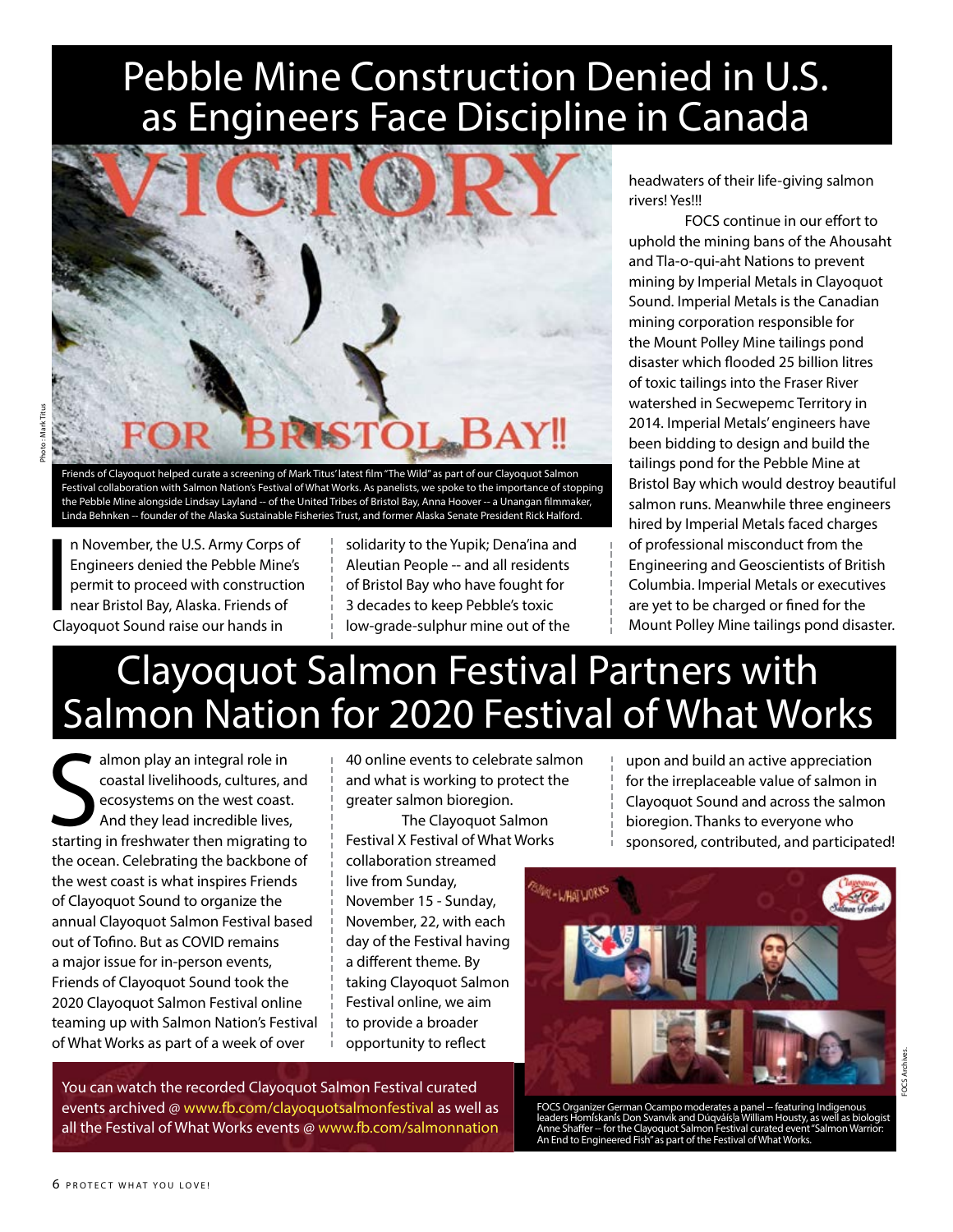## Single Use, to Systems Change: FOCS Joins Call to Action



FOCS joins members of Surfrider Pacific Rim and Ocean Legacy at our annual collaborative Hands Across the Sand action to call on the Canadian and B.C. governments to #ENDFOSSILFUELSUBSIDIES to stop the proliferation of single use plastic at the source.

Imanity produces 2 billion<br>
tonnes of waste each year<br>
and this figure is projected<br>
to increase by 70% by<br>
2050. Single use products are a key tonnes of waste each year and this figure is projected to increase by 70% by contributor to this: when not effectively recycled, they are burned, sent to dumpsites or landfills, or simply left to degrade Earth's ecosystems and poison Earth's oceans.

Of the 300 million tonnes of plastic produced each year, half of that goes into single use products and applications. Plastic is derived from fossil fuel extraction and manufacturing; its very production contributes to greenhouse gas emissions. The life cycle of paper-based single use products derived from trees is similarly devastating, and yet often under-estimated. Carbon released in the logging process contributes to greenhouse gas emissions, and the removal of ancient forests eliminates the ability of those forests to continue to mitigate against the worst impacts of climate change. Each year, three billion trees are cut down to make paper packaging, and that's projected to increase by 20% over the next five years.

Less than 10% of all the plastics

ever produced has been recycled, and a mere 4% of that has been recycled back into products of the same quality as the original. When it ends up in oceans or scattered on land, plastic waste breaks down into microplastics, infinitely tiny toxic pieces that are ingested by species of all kinds, including humans, with untold health consequences. Both paper and plastics manufacturing are chemically intensive, energy-intensive, and require large amounts of water - and the reality is, eliminating the majority of single use products immediately will help conserve irreplaceable resources. To achieve the goals set out in the Paris Agreement and the Aichi Biodiversity Targets, and in recognition of universal human rights, there needs to be a collective shift in the way we design and manufacture products to avoid waste.

We, therefore, call for an end to single use, throwaway commodities, and call for transformational change to our production, consumption and end-ofuse systems to enable a truly circular economy. This will require commitments and effective collaboration from government, business, financial institutions and investors, the nonprofitsector, and civil society. Collectively we can protect and promote sustainable

care of forest and marine ecosystems to enable a circular economy supported by closed-loop regenerative economics.

#### We call on all relevant bodies to:

- Re-direct: public and private funds to support the start-up and scale-up of systems that support reusable products and circularity, and disincentivize continuation of single use commodities by increasing levies and taxes on those products and the systems that prop them up.
- Re-design to support:
- Responsible material lifecycles
- Responsible and clean production
- Responsible consumption
- Reward innovation: to help scale-up lasting solutions.
- Reparation for damage, in particular, • to Indigenous peoples and people of colour, who are often disproportionately affected by modern extractive and pollutive industries.
- Restore: degraded natural habitats • that have been impacted as a result of the production and disposal of products and packaging, whilst recognizing the important role that local and Indigenous communities play in conservation and restoration.